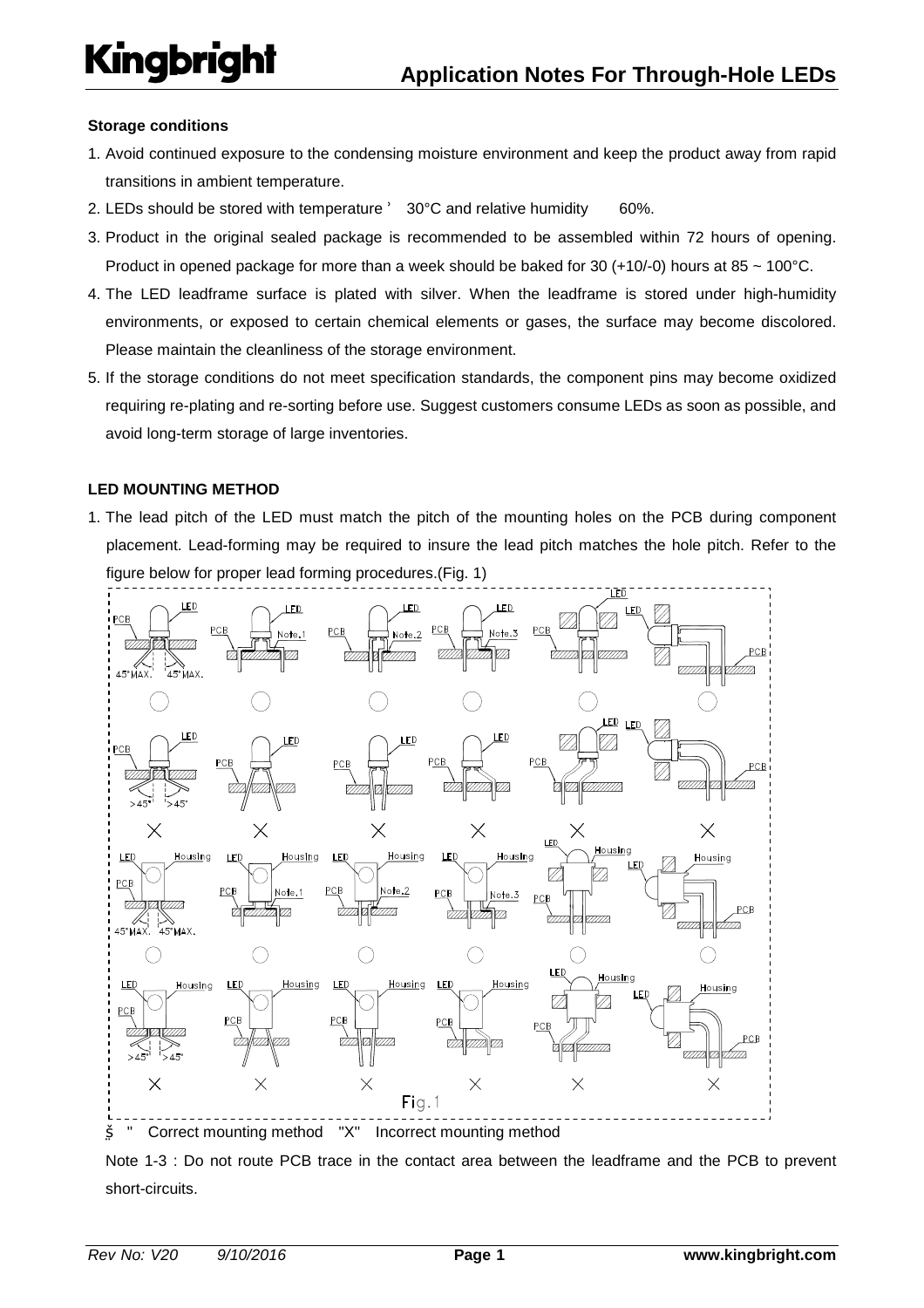2. When soldering wires to the LED, each wire joint should be separately insulated with heat-shrink tube to prevent short-circuit contact. Do not bundle both wires in one heat shrink tube to avoid pinching the LED leads. Pinching stress on the LED leads may damage the internal structures and cause failure. (Fig. 2)



3. Use stand-offs (Fig. 3) or spacers (Fig. 4) to securely position the LED above the PCB.



## **LEAD FORMING PROCEDURES**

1. Maintain a minimum of 3mm clearance between the base of the LED lens and the first lead bend. (Fig. 5



- 2. Lead forming or bending must be performed before soldering, never during or after Soldering.
- 3. Do not stress the LED lens during lead-forming in order to prevent fractures in the epoxy lens and damage the internal structures.
- 4. During lead forming, use tools or jigs to hold the leads securely so that the bending force will not be transmitted to the LED lens and its internal structures. Do not perform lead forming once the component has been mounted onto the PCB. (Fig. 7)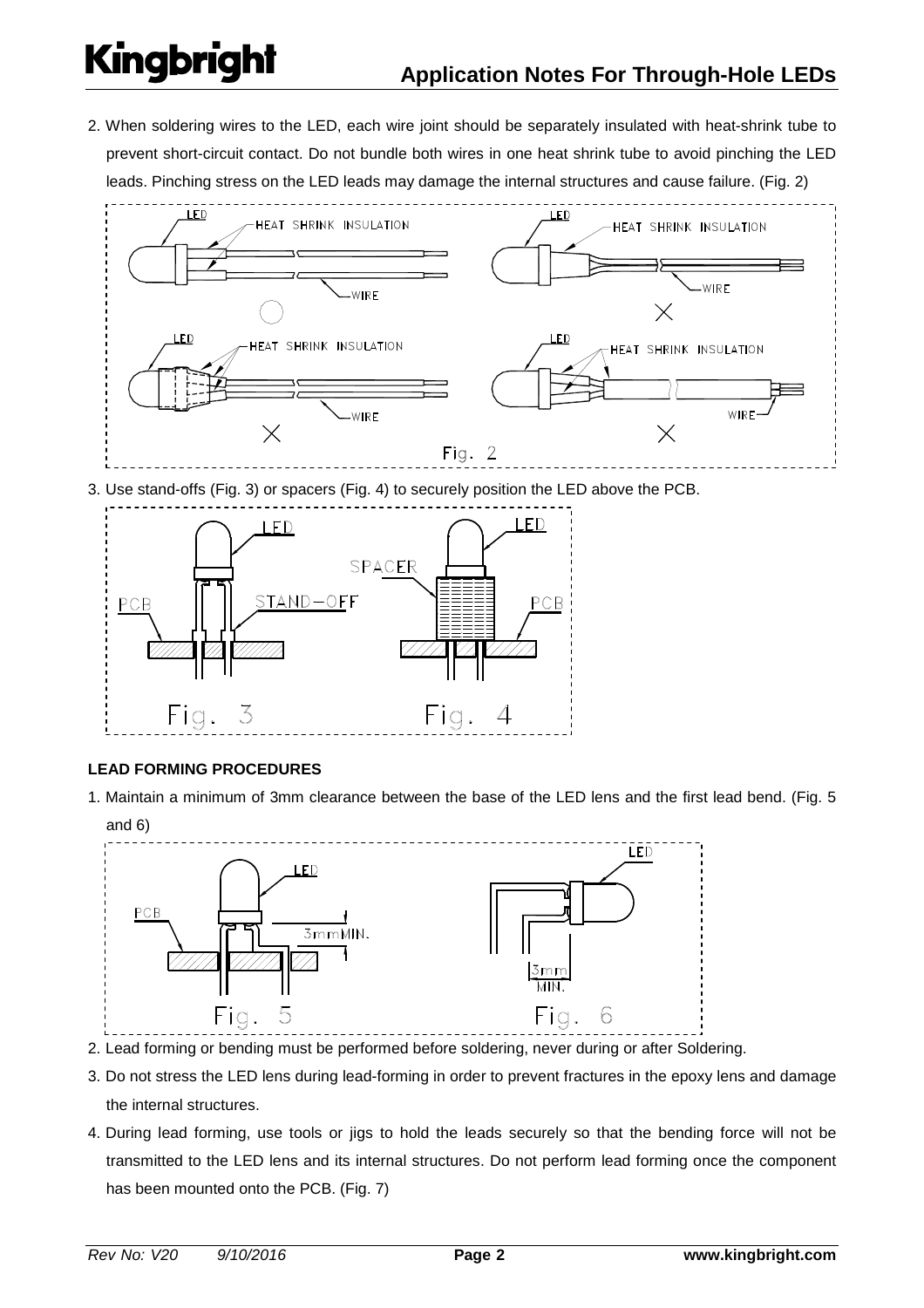- 5. Do not bend the leads more than twice. (Fig. 8)
- 6. After soldering or other high-temperature assembly, allow the LED to cool down to 50°C before applying outside force (Fig. 9). In general, avoid placing excess force on the LED to avoid damage. For any questions please consult with Kingbright representative for proper handling procedures.



7. During soldering, component covers and holders should leave clearance to avoid placing damaging stress

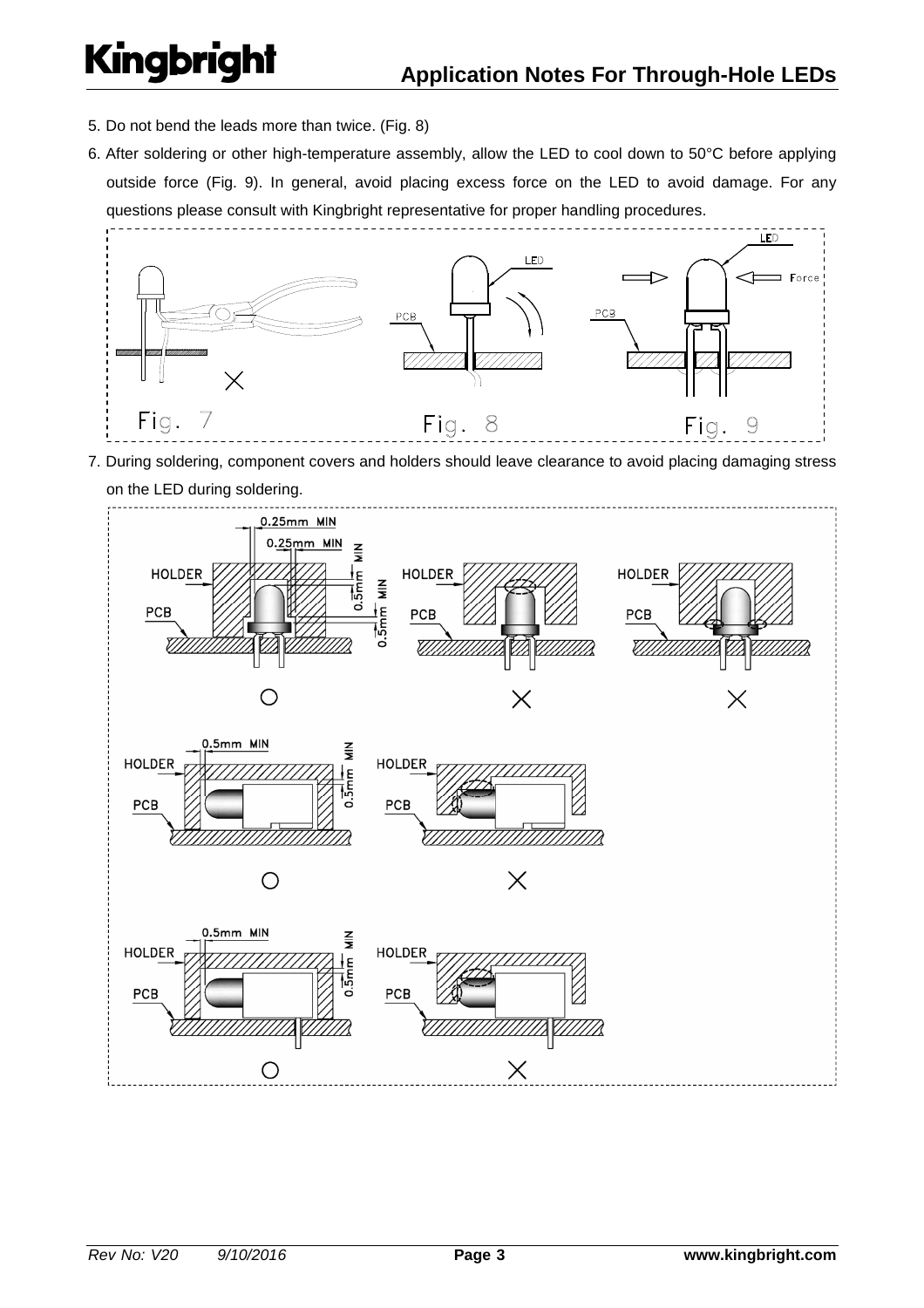8. During lead-cutting, the leads must be held securely so that the cutting force will not be transmitted to the epoxy lens. Do not apply force directly to the epoxy lens when cutting.



9. When bending the leads, the LED lamp should be secured by the upper part of the lead. Do not grip the epoxy lens during lead-forming bending the lead.



## **Soldering**

## **General Notes**

- 1. We recommend manual soldering operations only for repair and rework purposes. The soldering iron should not exceed 30W in power. The maximum soldering temperature is 300°C for Pb-Sn solder and 350°C for lead-free solder for normal lamps and displays. For blue (typical λd 465 nm), blue-green (typical λd 525 nm), and all white LEDs, the maximum soldering iron temperature is 280°C. Do not place the soldering iron on the component for more than 3 seconds.
- 2. The tip of the soldering iron should never touch the lens epoxy.
- 3. Do not apply stress to the leads when the component is heated above 85°C, otherwise internal wire bonds may be damaged.
- 4. After soldering, allow at least three minutes for the component to cool down to room temperature before further operations.
- 5. Through-hole LEDs are incompatible with reflow soldering.
- 6. If the LED will undergo multiple soldering passes or face other processes where the part may be subjected to intense heat, please check with Kingbright for compatibility.
- 7. In case of misalignment and re-position is required, do not force the LED while applying a soldering iron. The part should be first de-soldered, and then the LED may be re-soldered with the aid of a holder to place it correctly (as shown below).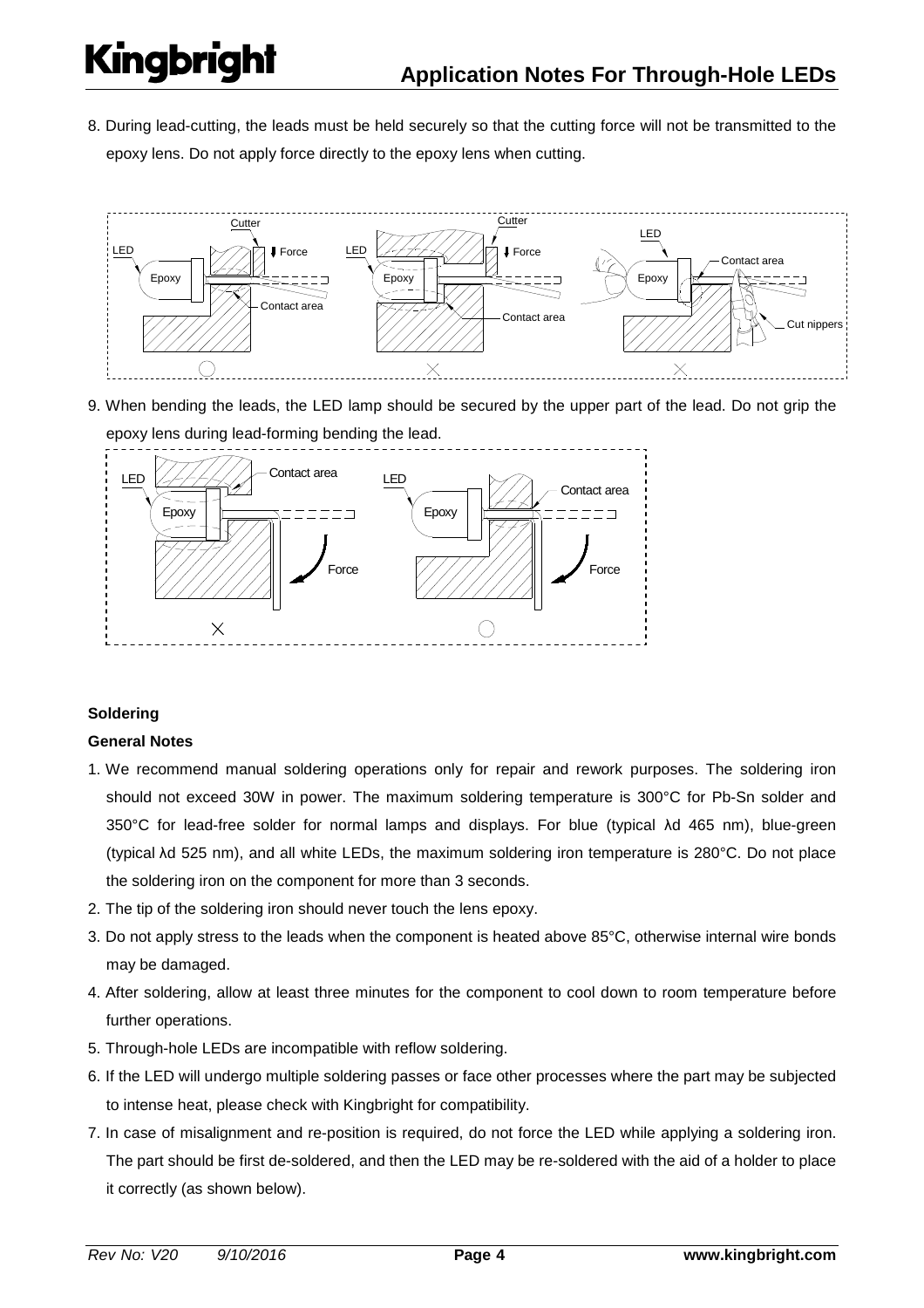

## **Recommended Soldering Profile for Kingbright Through-Hole Products**

1. Iron Soldering(with 1.5mm Iron tip )

| Temperature of<br>soldering iron | <b>Maximum</b><br>soldering time | Distance from solder<br>joint to package |
|----------------------------------|----------------------------------|------------------------------------------|
| 350                              | 3s                               | >2mm                                     |
| 350                              | 5s                               | >5mm                                     |

2. Dip Soldering / Wave Soldering

| Temperature of the | Maximum        | Distance from solder |
|--------------------|----------------|----------------------|
| soldering bath     | soldering time | joint to package     |
| 260                | 3s             | 2 <sub>mm</sub>      |
| 260                | 5s             | 5mm                  |

3. Lead-Free Wave Soldering Profile

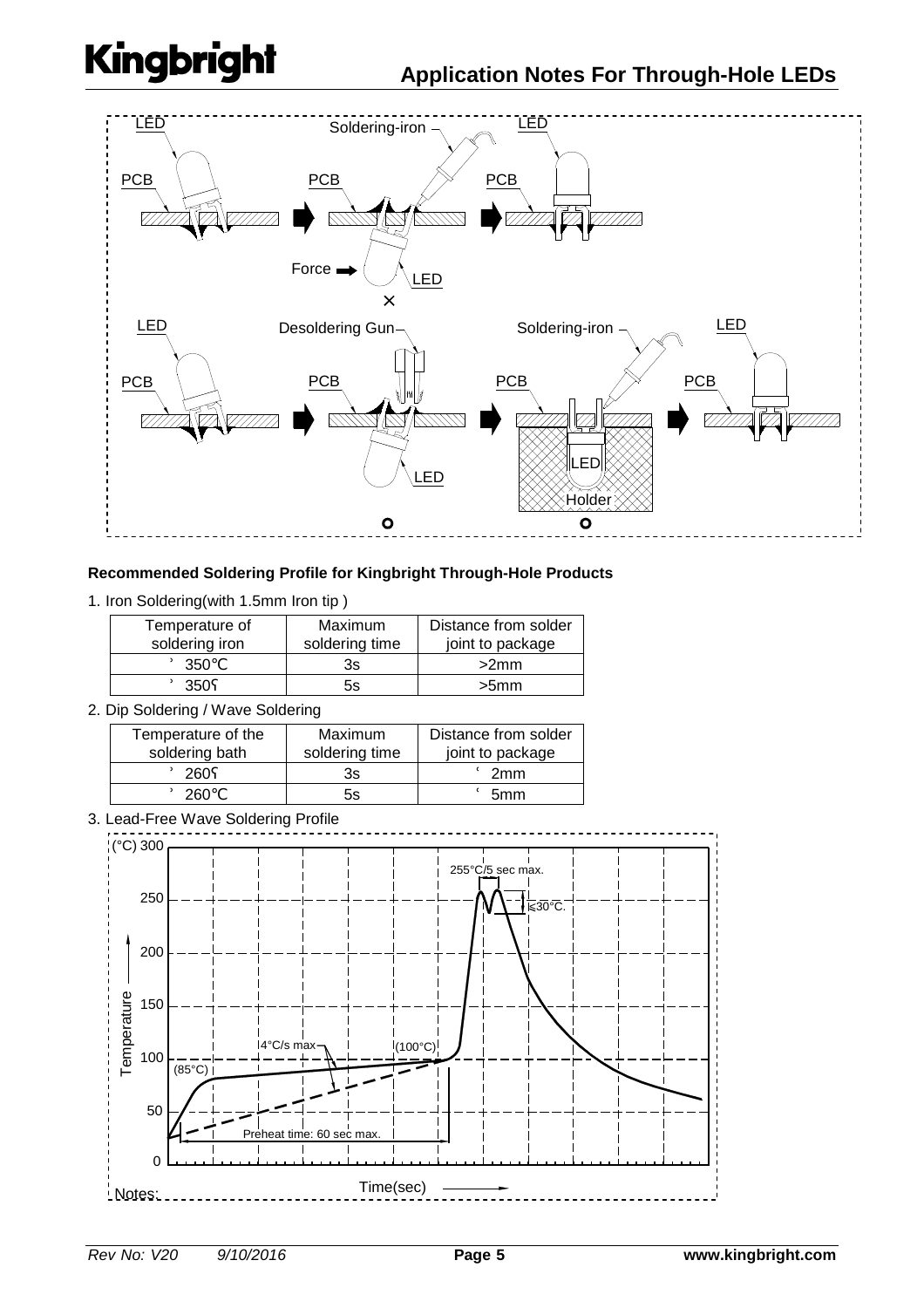- Recommend pre-heat temperature of 105° C or less (as measured with a thermocouple attached to the LED pins) prior to immersion in the solder wave with a maximum solder bath temperature of 260 $^{\circ}$  C.
- Peak wave soldering temperature between  $245^{\circ}$  C ~  $255^{\circ}$ C for 3 sec (5 sec max).
- Do not apply stress to the epoxy resin while the temperature is above 85°C.
- Fixtures should not incur stress on the component when mounting and during soldering process.
- SAC 305 solder alloy is recommended.
- No more than one wave soldering pass.
- 4. Wave Soldering Profile With Pb-Sn Solder





#### **Design Precautions**

 Products using InGaN/GaN components must incorporate protection circuitry to prevent ESD and voltage spikes from reaching the vulnerable component.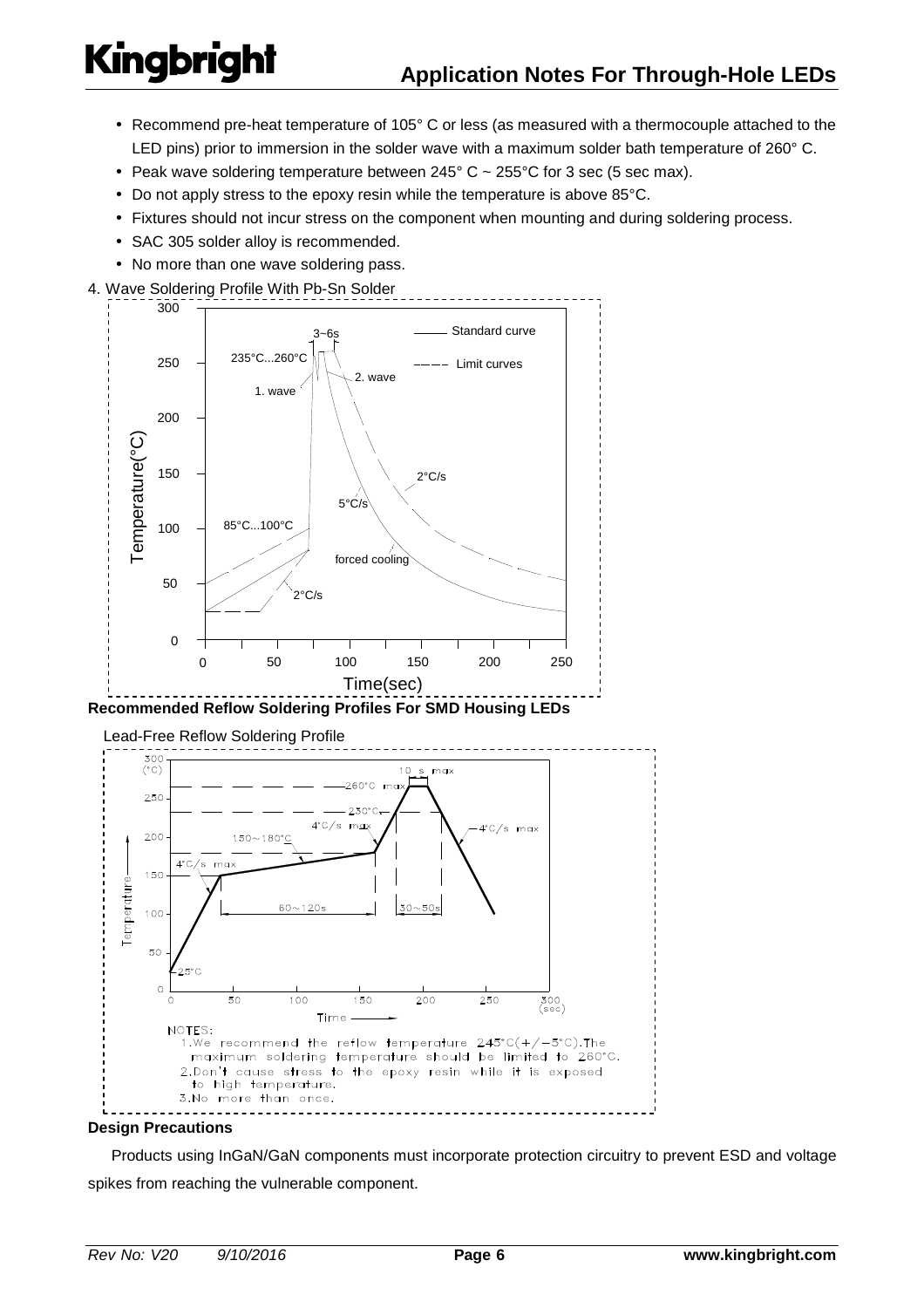## **Static Electricity and Voltage Spikes in InGaN/GaN Products**

InGaN/GaN products are sensitive to electrostatic discharge (ESD) and other transient voltage spikes. ESD and voltage spikes can affect the component's reliability, increase reverse current, and decrease forward voltage. This may result in reduced light intensity or cause component failure.

Kingbright InGaN/GaN products are stored in anti-static packaging for protection during transport and storage. Please note the anti-static measures below when handling Kingbright InGaN/GaN products.

### **ESD Protection During Production**

 Static discharge can result when static–sensitive products come in contact with the operator or other conductors. The following procedures may decrease the possibility of ESD damage:

- 1. Minimize friction between the product and surroundings to avoid static buildup.
- 2. All manufacturing and testing equipment should be grounded.
- 3. All personnel in an ESD protected area should wear antistatic garments and wrist straps.
- 4. Set up ESD protection areas using grounded metal plating for component handling.
- 5. All workstations that handle IC and ESD-sensitive components must maintain an electrostatic potential of 150V or less.
- 6. Relative humidity levels maintained between 40% and 60% in production area are recommended to avoid the build-up of static electricity – Ref JEDEC/JESD625-A and JEDEC/J-STD-033.
- 7. Use anti-static packaging for transport and storage.
- 8. All anti-static equipment and procedures should be periodically inspected and evaluated for proper functionality.

## **Cleaning**

- 1. Do not use harsh organic solvents for cleaning because they may cloud or damage the LED lens.
- 2. Isopropyl alcohol or deionized water are recommended solvents for cleaning.
- 3. Special attention should be taken if other chemicals are used for cleaning because other solvents may damage the epoxy in the lens or housing.
- 4. Any cleaning should take place at room temperature and the devices should be washed for one minute or less.
- 5. When water is used for cleaning, immediately use forced-air drying to removed excess moisture from the LED.

### **Circuit Design Notes**

- 1. Protective current-limiting resistors may be necessary to operate the LEDs within the specified range.
- 2. LEDs mounted in parallel should each be placed in series with its own current-limiting resistor.

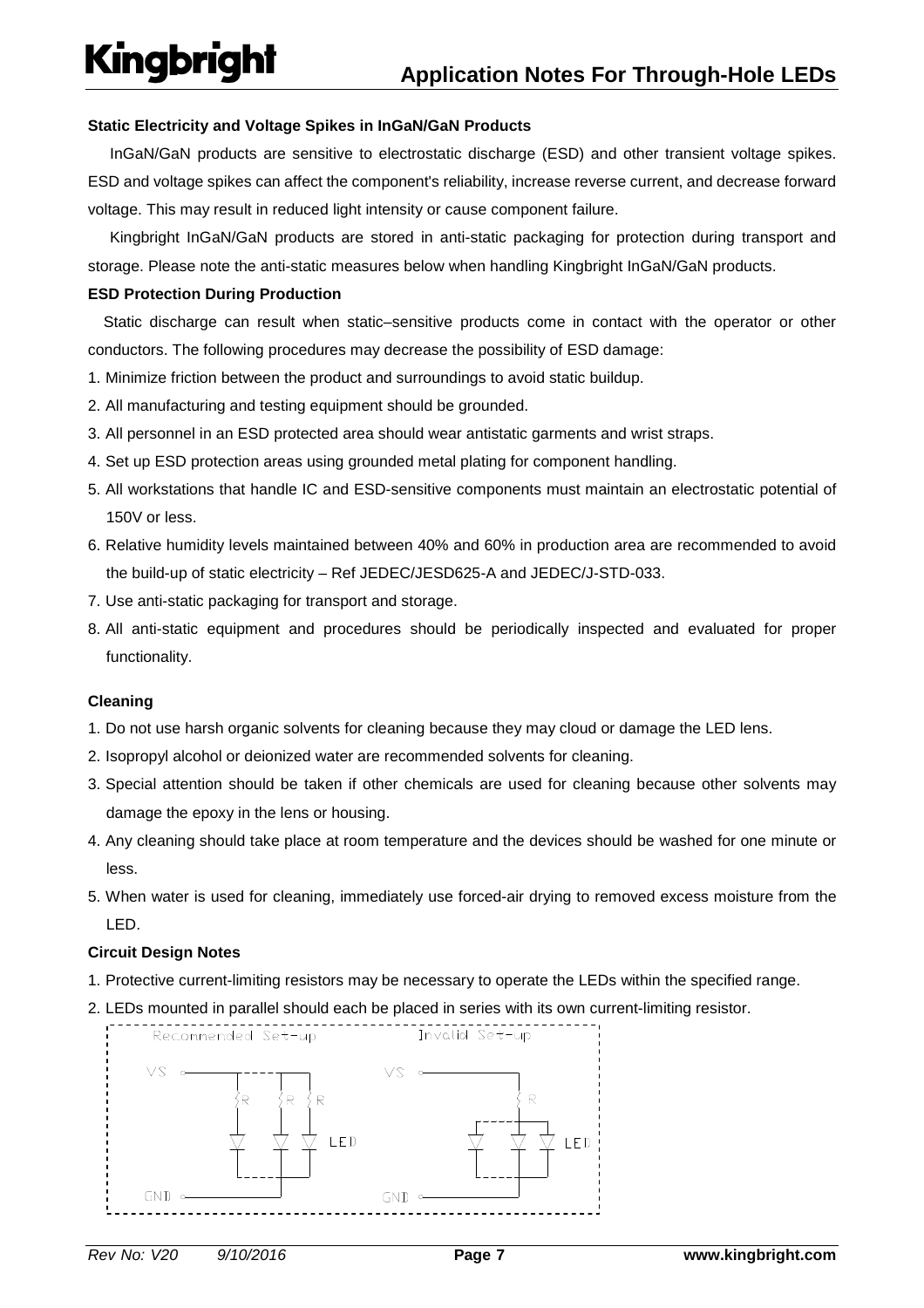- 3. The driving circuit should be designed to avoid reverse voltages and transient voltage spikes when the circuit is powered up or shut down.
- 4. The operating current shall not exceed the rated maximum current for the environmental temperature. Please refer to the Current vs. Temperature graph on the datasheet for the current limit at each temperature.
- 5. Please contact Kingbright representative first if LEDs are to be driven by AC current.

## **Restrictions on Product Use**

- 1. The information contained within this document is subject to change without notice. Before referencing this document, please confirm that it is the most current version available.
- 2. Not all devices and product families are available in every country.
- 3. The light output from UV, blue, white, and other high-power LEDs may cause injury to the human eye when viewed directly.
- 4. LED devices may contain gallium arsenide (GaAs) material. GaAs is harmful if ingested. GaAs dust and fumes are toxic. Do not break, cut, or pulverize LED devices. Do not dissolve LEDs in chemical solvents.
- 5. Semiconductor devices can fail or malfunction due to their sensitivity to electrical fluctuation and physical stress. It is the responsibility of the user to observe all safety standards when using Kingbright products, in order to avoid situations in which the malfunction or failure of a Kingbright product could cause injury, property damage, or the loss of human life. In developing designs, please insure that Kingbright products are used within specified operating conditions as set forth in the most recent product specification datasheet.
- 6. The LEDs should not be exposed to an environment where high level of moisture or corrosive gases are present.
- 7. Prolonged reverse bias should be avoided, as it could cause metal migration, leading to an increase in leakage current or causing a short circuit.
- 8. Excess driving current and/or operating temperature higher than recommended conditions may result in severe light degradation or premature failure.
- 9. It is not recommended to assemble LEDs of different color or intensity bins together, as there may be perceivable color or intensity variation. Each bag contains parts from the same bin code. The bin code is printed on the bag's label as below.

| <b>Kingbright</b>          |                |
|----------------------------|----------------|
| P/NO: XXXXX                |                |
| QUANTITY : XXX pcs<br>Q.C. |                |
| S/N : XXX                  | PASSED         |
| <b>XX</b>                  |                |
|                            |                |
| XX-XXXXXX                  | RoHS Compliant |